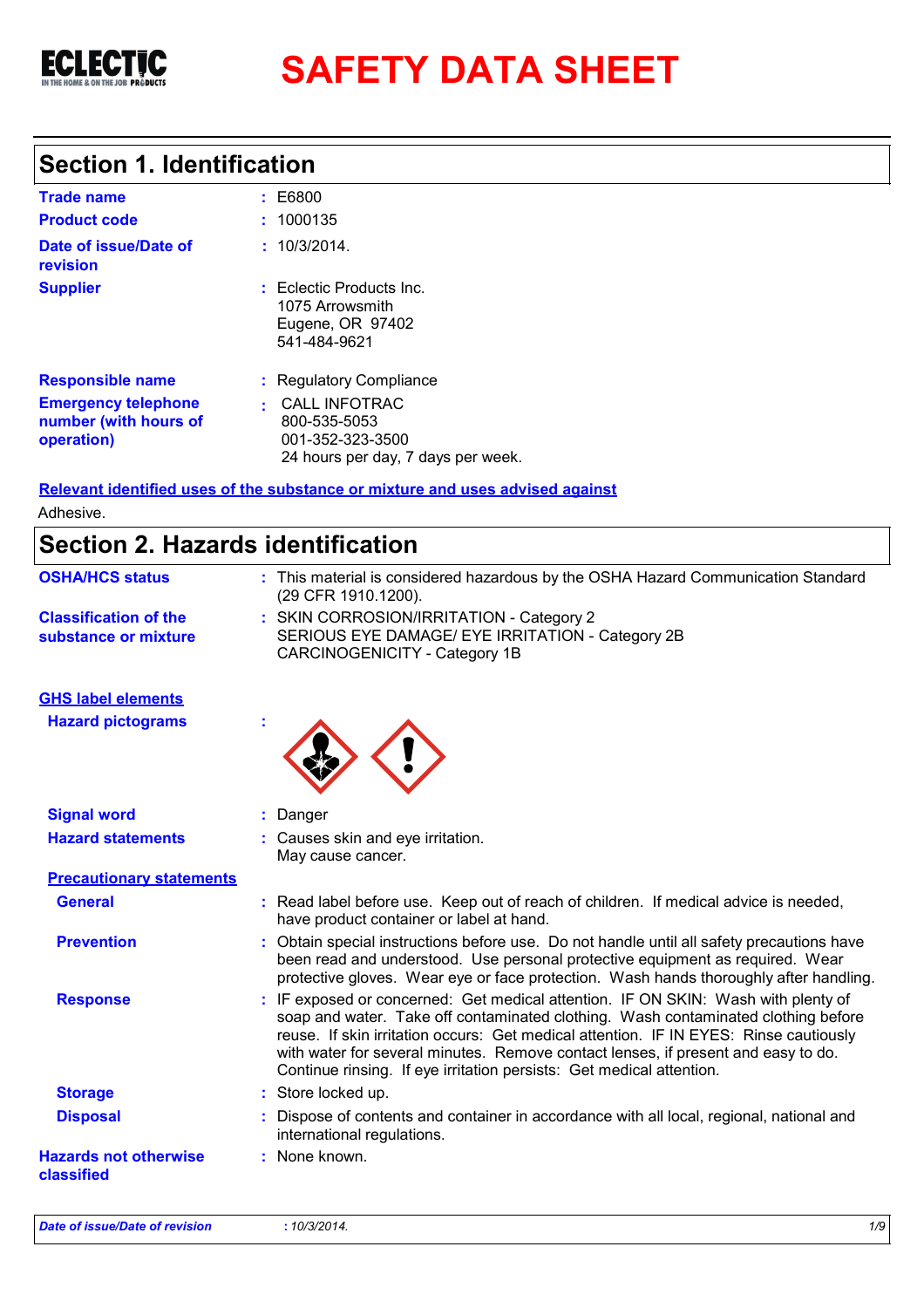### **Section 3. Composition/information on ingredients**

#### **Substance/mixture :**

: Mixture

| <b>Ingredient name</b>      | $\frac{9}{6}$ | <b>CAS number</b> |
|-----------------------------|---------------|-------------------|
| Tetrachloroethylene         | 60-100%       | 127-18-4          |
| Styrene Butadiene Copolymer | 10-30%        | 9003-55-8         |

Any concentration shown as a range is to protect confidentiality or is due to batch variation.

**There are no additional ingredients present which, within the current knowledge of the supplier and in the concentrations applicable, are classified as hazardous to health or the environment and hence require reporting in this section.**

**Occupational exposure limits, if available, are listed in Section 8.**

### **Section 4. First aid measures**

### **Description of necessary first aid measures**

| <b>Eye contact</b>  | : Immediately flush eyes with plenty of water, occasionally lifting the upper and lower<br>eyelids. Check for and remove any contact lenses. Continue to rinse for at least 10<br>minutes. Get medical attention.                                                                                                                                                                                                                                                                                                                                                                                                                                                                                                                                                         |
|---------------------|---------------------------------------------------------------------------------------------------------------------------------------------------------------------------------------------------------------------------------------------------------------------------------------------------------------------------------------------------------------------------------------------------------------------------------------------------------------------------------------------------------------------------------------------------------------------------------------------------------------------------------------------------------------------------------------------------------------------------------------------------------------------------|
| <b>Inhalation</b>   | : Remove victim to fresh air and keep at rest in a position comfortable for breathing. If<br>not breathing, if breathing is irregular or if respiratory arrest occurs, provide artificial<br>respiration or oxygen by trained personnel. It may be dangerous to the person providing<br>aid to give mouth-to-mouth resuscitation. Get medical attention. If unconscious, place<br>in recovery position and get medical attention immediately. Maintain an open airway.<br>Loosen tight clothing such as a collar, tie, belt or waistband. In case of inhalation of<br>decomposition products in a fire, symptoms may be delayed. The exposed person may<br>need to be kept under medical surveillance for 48 hours.                                                       |
| <b>Skin contact</b> | : Flush contaminated skin with plenty of water. Remove contaminated clothing and<br>shoes. Wash contaminated clothing thoroughly with water before removing it, or wear<br>gloves. Continue to rinse for at least 10 minutes. Get medical attention. Wash clothing<br>before reuse. Clean shoes thoroughly before reuse.                                                                                                                                                                                                                                                                                                                                                                                                                                                  |
| <b>Ingestion</b>    | : Wash out mouth with water. Remove dentures if any. Remove victim to fresh air and<br>keep at rest in a position comfortable for breathing. If material has been swallowed and<br>the exposed person is conscious, give small quantities of water to drink. Stop if the<br>exposed person feels sick as vomiting may be dangerous. Do not induce vomiting<br>unless directed to do so by medical personnel. If vomiting occurs, the head should be<br>kept low so that vomit does not enter the lungs. Get medical attention. Never give<br>anything by mouth to an unconscious person. If unconscious, place in recovery position<br>and get medical attention immediately. Maintain an open airway. Loosen tight clothing<br>such as a collar, tie, belt or waistband. |

#### **Most important symptoms/effects, acute and delayed**

| <b>Potential acute health effects</b> |                                                                                                                       |
|---------------------------------------|-----------------------------------------------------------------------------------------------------------------------|
| <b>Eye contact</b>                    | : Causes serious eye irritation.                                                                                      |
| <b>Inhalation</b>                     | : Exposure to decomposition products may cause a health hazard. Serious effects may<br>be delayed following exposure. |
| <b>Skin contact</b>                   | : Causes skin irritation.                                                                                             |
| <b>Ingestion</b>                      | : Irritating to mouth, throat and stomach.                                                                            |
| <b>Over-exposure signs/symptoms</b>   |                                                                                                                       |
| Eye contact                           | : Adverse symptoms may include the following:<br>pain or irritation<br>watering<br>redness                            |
| <b>Inhalation</b>                     | : No specific data.                                                                                                   |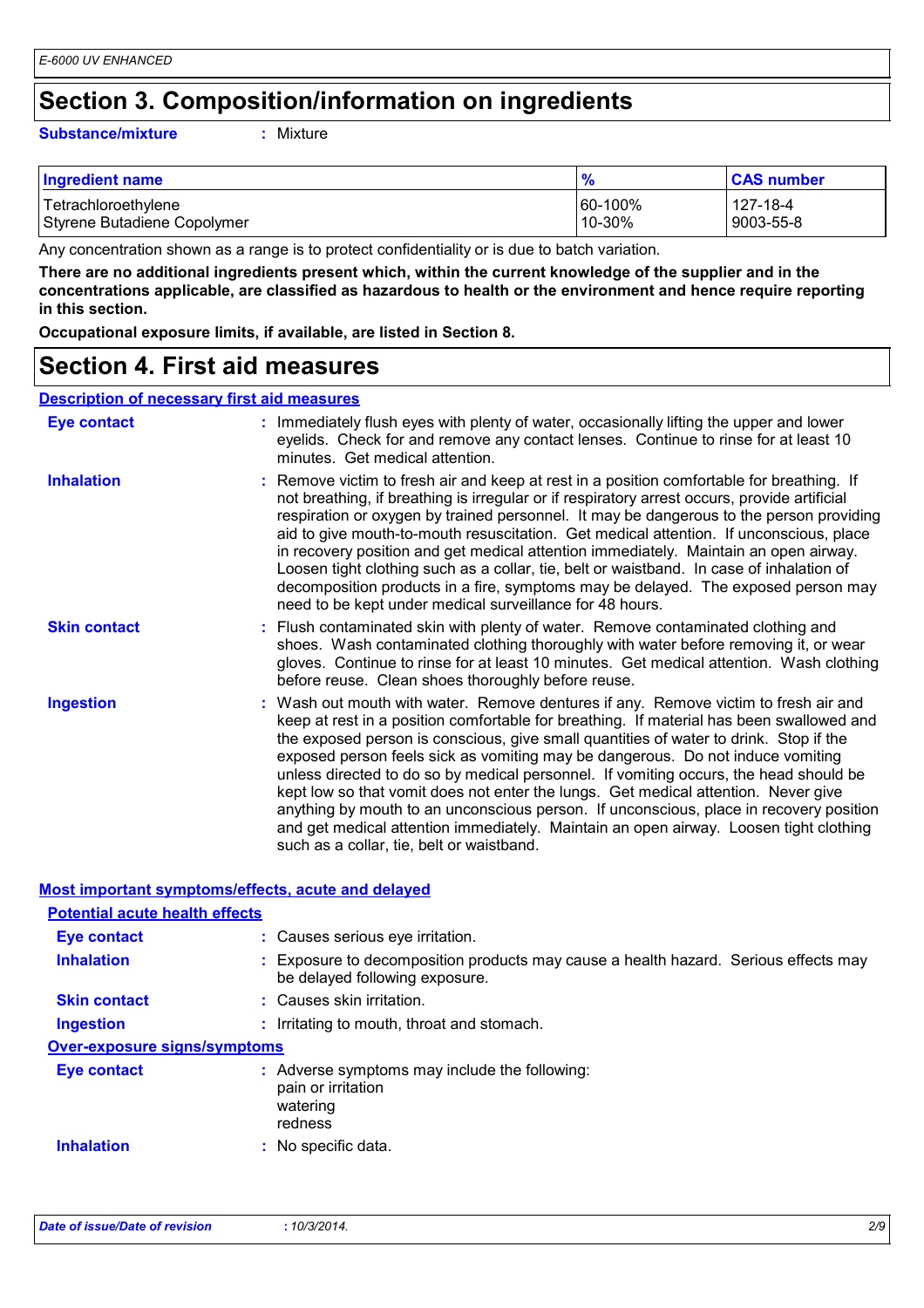# **Section 4. First aid measures**

| <b>Skin contact</b>               | : Adverse symptoms may include the following:<br>irritation<br>redness                                                                                                                                                                                                                                                                                                                                          |
|-----------------------------------|-----------------------------------------------------------------------------------------------------------------------------------------------------------------------------------------------------------------------------------------------------------------------------------------------------------------------------------------------------------------------------------------------------------------|
| <b>Ingestion</b>                  | : No specific data.                                                                                                                                                                                                                                                                                                                                                                                             |
|                                   | Indication of immediate medical attention and special treatment needed, if necessary                                                                                                                                                                                                                                                                                                                            |
| <b>Notes to physician</b>         | : In case of inhalation of decomposition products in a fire, symptoms may be delayed.<br>The exposed person may need to be kept under medical surveillance for 48 hours.                                                                                                                                                                                                                                        |
| <b>Specific treatments</b>        | : No specific treatment.                                                                                                                                                                                                                                                                                                                                                                                        |
| <b>Protection of first-aiders</b> | : No action shall be taken involving any personal risk or without suitable training. If it is<br>suspected that fumes are still present, the rescuer should wear an appropriate mask or<br>self-contained breathing apparatus. It may be dangerous to the person providing aid to<br>give mouth-to-mouth resuscitation. Wash contaminated clothing thoroughly with water<br>before removing it, or wear gloves. |

**See toxicological information (Section 11)**

# **Section 5. Fire-fighting measures**

| <b>Extinguishing media</b>                               |                                                                                                                                                                                                                               |
|----------------------------------------------------------|-------------------------------------------------------------------------------------------------------------------------------------------------------------------------------------------------------------------------------|
| <b>Suitable extinguishing</b><br>media                   | : Use an extinguishing agent suitable for the surrounding fire.                                                                                                                                                               |
| <b>Unsuitable extinguishing</b><br>media                 | : None known.                                                                                                                                                                                                                 |
| <b>Specific hazards arising</b><br>from the chemical     | : In a fire or if heated, a pressure increase will occur and the container may burst. Fire<br>water contaminated with this material must be contained and prevented from being<br>discharged to any waterway, sewer or drain. |
| <b>Hazardous thermal</b><br>decomposition products       | Decomposition products may include the following materials:<br>carbon dioxide<br>carbon monoxide<br>halogenated compounds<br>carbonyl halides                                                                                 |
| <b>Special protective actions</b><br>for fire-fighters   | : Promptly isolate the scene by removing all persons from the vicinity of the incident if<br>there is a fire. No action shall be taken involving any personal risk or without suitable<br>training.                           |
| <b>Special protective</b><br>equipment for fire-fighters | : Fire-fighters should wear appropriate protective equipment and self-contained breathing<br>apparatus (SCBA) with a full face-piece operated in positive pressure mode.                                                      |
| <b>Remark</b>                                            | : Non-flammable.                                                                                                                                                                                                              |

# **Section 6. Accidental release measures**

|                                | <b>Personal precautions, protective equipment and emergency procedures</b>                                                                                                                                                                                                                                                                                                                                     |
|--------------------------------|----------------------------------------------------------------------------------------------------------------------------------------------------------------------------------------------------------------------------------------------------------------------------------------------------------------------------------------------------------------------------------------------------------------|
| For non-emergency<br>personnel | No action shall be taken involving any personal risk or without suitable training.<br>Evacuate surrounding areas. Keep unnecessary and unprotected personnel from<br>entering. Do not touch or walk through spilled material. Avoid breathing vapor or mist.<br>Provide adequate ventilation. Wear appropriate respirator when ventilation is<br>inadequate. Put on appropriate personal protective equipment. |
| For emergency responders       | If specialised clothing is required to deal with the spillage, take note of any information<br>-11<br>in Section 8 on suitable and unsuitable materials. See also the information in "For non-<br>emergency personnel".                                                                                                                                                                                        |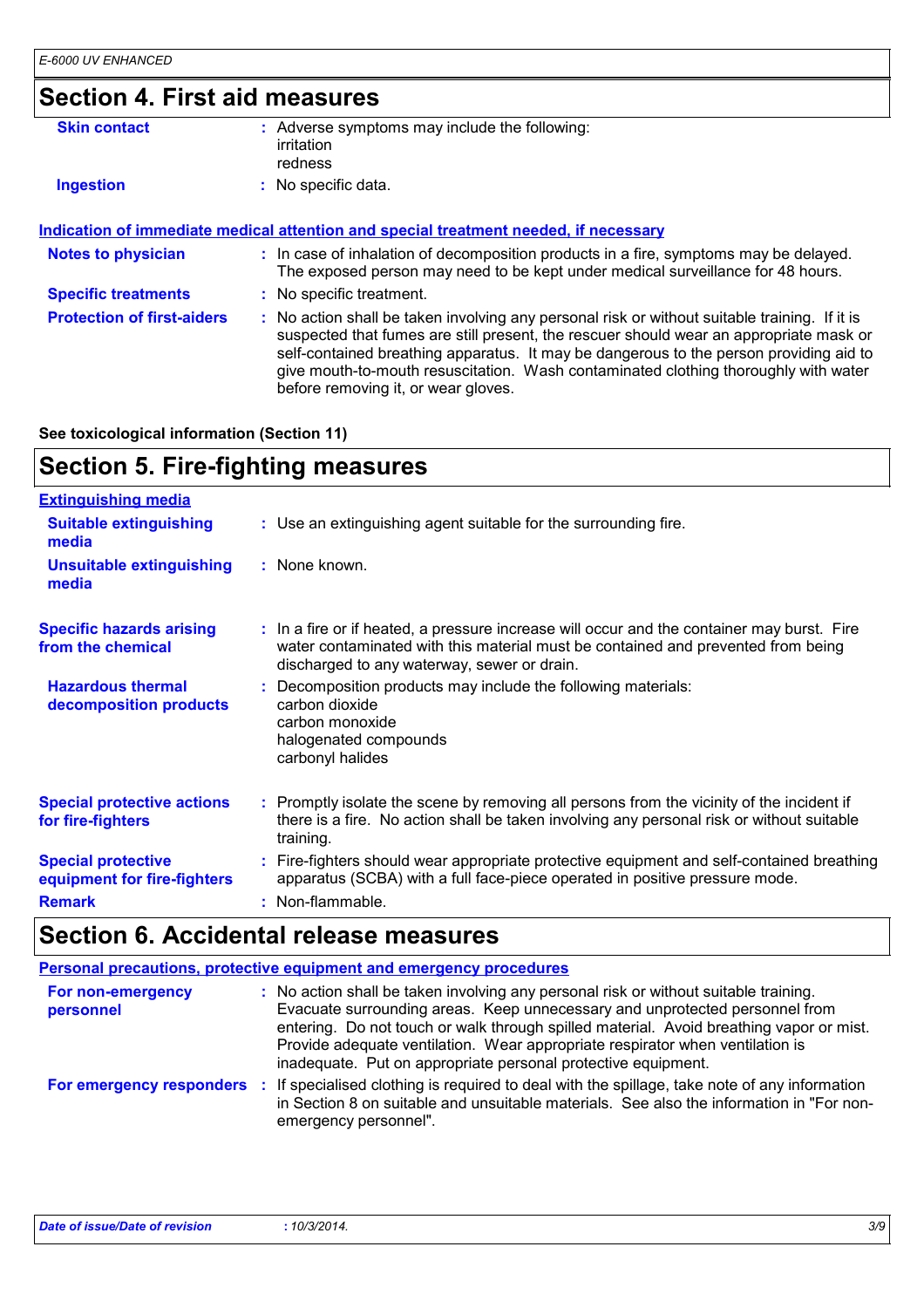### **Section 6. Accidental release measures**

| <b>Environmental precautions</b>                             | : Avoid dispersal of spilled material and runoff and contact with soil, waterways, drains<br>and sewers. Inform the relevant authorities if the product has caused environmental<br>pollution (sewers, waterways, soil or air). Water polluting material. May be harmful to<br>the environment if released in large quantities.                                                                                                                                                                                                                                                                                                                                                                              |
|--------------------------------------------------------------|--------------------------------------------------------------------------------------------------------------------------------------------------------------------------------------------------------------------------------------------------------------------------------------------------------------------------------------------------------------------------------------------------------------------------------------------------------------------------------------------------------------------------------------------------------------------------------------------------------------------------------------------------------------------------------------------------------------|
| <b>Methods and materials for containment and cleaning up</b> |                                                                                                                                                                                                                                                                                                                                                                                                                                                                                                                                                                                                                                                                                                              |
| <b>Small spill</b>                                           | : Stop leak if without risk. Move containers from spill area. Dilute with water and mop up<br>if water-soluble. Alternatively, or if water-insoluble, absorb with an inert dry material and<br>place in an appropriate waste disposal container. Dispose of via a licensed waste<br>disposal contractor.                                                                                                                                                                                                                                                                                                                                                                                                     |
| <b>Large spill</b>                                           | : Stop leak if without risk. Move containers from spill area. Approach release from<br>upwind. Prevent entry into sewers, water courses, basements or confined areas. Wash<br>spillages into an effluent treatment plant or proceed as follows. Contain and collect<br>spillage with non-combustible, absorbent material e.g. sand, earth, vermiculite or<br>diatomaceous earth and place in container for disposal according to local regulations<br>(see Section 13). Dispose of via a licensed waste disposal contractor. Contaminated<br>absorbent material may pose the same hazard as the spilled product. Note: see<br>Section 1 for emergency contact information and Section 13 for waste disposal. |

# **Section 7. Handling and storage**

| <b>Precautions for safe handling</b>                                             |                                                                                                                                                                                                                                                                                                                                                                                                                                                                                                                                                                                                                                                                                                                  |
|----------------------------------------------------------------------------------|------------------------------------------------------------------------------------------------------------------------------------------------------------------------------------------------------------------------------------------------------------------------------------------------------------------------------------------------------------------------------------------------------------------------------------------------------------------------------------------------------------------------------------------------------------------------------------------------------------------------------------------------------------------------------------------------------------------|
| <b>Protective measures</b>                                                       | : Put on appropriate personal protective equipment (see Section 8). Avoid exposure -<br>obtain special instructions before use. Do not handle until all safety precautions have<br>been read and understood. Do not get in eyes or on skin or clothing. Do not ingest.<br>Avoid breathing vapor or mist. Avoid release to the environment. If during normal use<br>the material presents a respiratory hazard, use only with adequate ventilation or wear<br>appropriate respirator. Keep in the original container or an approved alternative made<br>from a compatible material, kept tightly closed when not in use. Empty containers retain<br>product residue and can be hazardous. Do not reuse container. |
| <b>Advice on general</b><br>occupational hygiene                                 | : Eating, drinking and smoking should be prohibited in areas where this material is<br>handled, stored and processed. Workers should wash hands and face before eating,<br>drinking and smoking. Remove contaminated clothing and protective equipment before<br>entering eating areas. See also Section 8 for additional information on hygiene<br>measures.                                                                                                                                                                                                                                                                                                                                                    |
| <b>Conditions for safe storage,</b><br>including any<br><b>incompatibilities</b> | : Store in accordance with local regulations. Store in original container protected from<br>direct sunlight in a dry, cool and well-ventilated area, away from incompatible materials<br>(see Section 10) and food and drink. Store locked up. Keep container tightly closed<br>and sealed until ready for use. Containers that have been opened must be carefully<br>resealed and kept upright to prevent leakage. Do not store in unlabeled containers.<br>Use appropriate containment to avoid environmental contamination.                                                                                                                                                                                   |

# **Section 8. Exposure controls/personal protection**

### **Control parameters**

#### **Occupational exposure limits**

| <b>Ingredient name</b>         | <b>Exposure limits</b>                                                                                                                                                                                                                                                                                                                                                                                                                                                                                                                                                                                    |     |
|--------------------------------|-----------------------------------------------------------------------------------------------------------------------------------------------------------------------------------------------------------------------------------------------------------------------------------------------------------------------------------------------------------------------------------------------------------------------------------------------------------------------------------------------------------------------------------------------------------------------------------------------------------|-----|
| Tetrachloroethylene            | ACGIH TLV (United States, 3/2012). Notes: Substance identified by other sources as a<br>suspected or confirmed human carcinogen. Substances for which there is a Biological<br>Exposure Index or Indices Substances for which the TLV is higher than the OSHA<br>Permissible Exposure Limit (PEL) and/or the NIOSH Recommended Exposure Limit<br>(REL). See CFR 58(124): 36338-33351, June 30, 1993, for revised OSHA PEL. Refers to<br>Appendix A -- Carcinogens.<br>STEL: 685 mg/m <sup>3</sup> 15 minutes.<br>STEL: 100 ppm 15 minutes.<br>TWA: 170 mg/m <sup>3</sup> 8 hours.<br>TWA: 25 ppm 8 hours. |     |
| Date of issue/Date of revision | :10/3/2014.                                                                                                                                                                                                                                                                                                                                                                                                                                                                                                                                                                                               | 4/9 |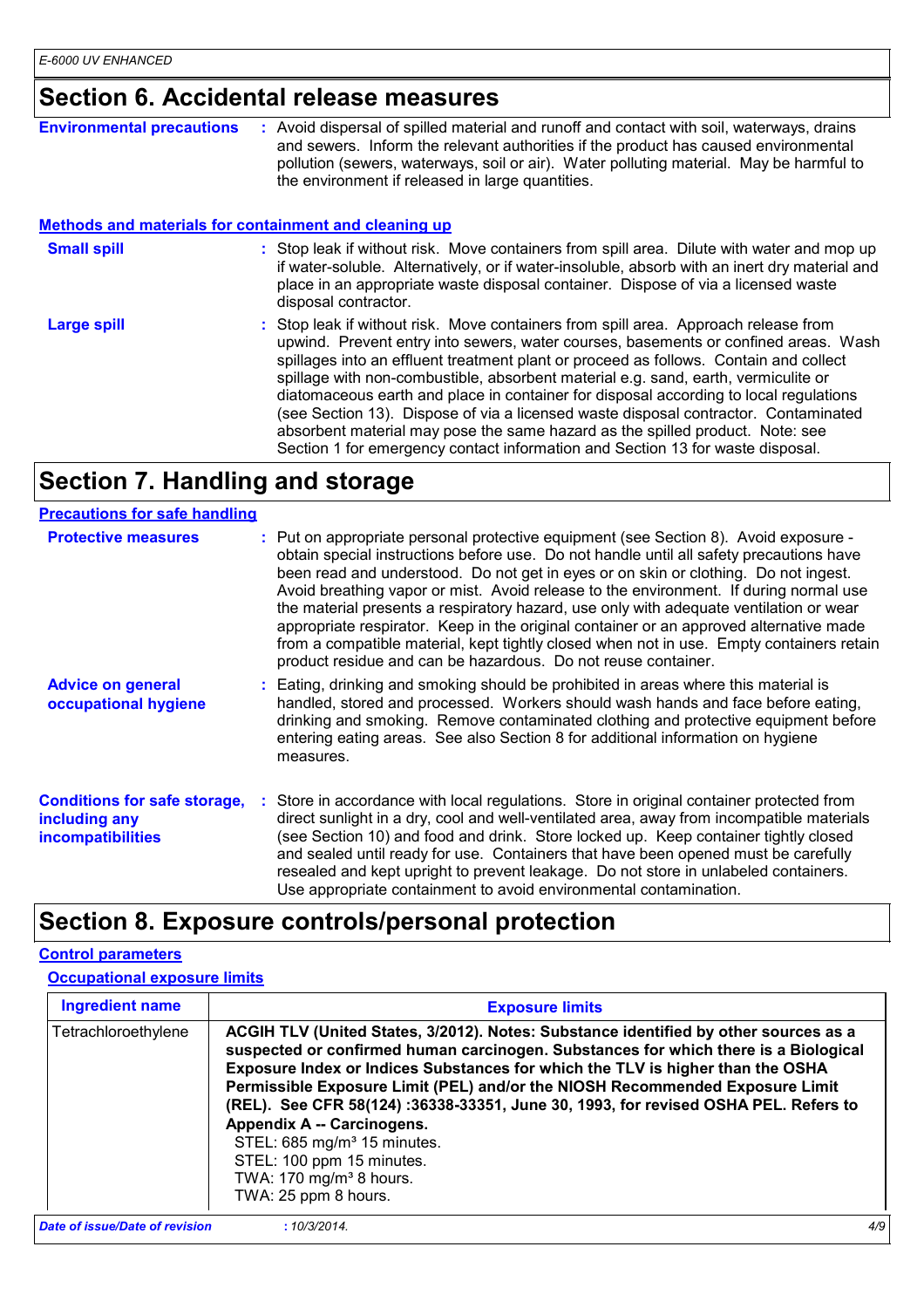### **Section 8. Exposure controls/personal protection**

|                                            | OCCHOILO: LAPOSUIG CONTROISIPGISONAL PROTECTION                                                                                                                                                                                                                                                                                                                                                                                                                                                                                                                                                                        |
|--------------------------------------------|------------------------------------------------------------------------------------------------------------------------------------------------------------------------------------------------------------------------------------------------------------------------------------------------------------------------------------------------------------------------------------------------------------------------------------------------------------------------------------------------------------------------------------------------------------------------------------------------------------------------|
|                                            | OSHA PEL 1989 (United States, 3/1989). Notes: See Table Z-2.<br>TWA: 170 mg/m <sup>3</sup> 8 hours.<br>TWA: 25 ppm 8 hours.<br>OSHA PEL Z2 (United States, 11/2006).<br>AMP: 300 ppm 5 minutes.<br>CEIL: 200 ppm<br>TWA: 100 ppm 8 hours.                                                                                                                                                                                                                                                                                                                                                                              |
| <b>Appropriate engineering</b><br>controls | : If user operations generate dust, fumes, gas, vapor or mist, use process enclosures,<br>local exhaust ventilation or other engineering controls to keep worker exposure to<br>airborne contaminants below any recommended or statutory limits.                                                                                                                                                                                                                                                                                                                                                                       |
| <b>Environmental exposure</b><br>controls  | Emissions from ventilation or work process equipment should be checked to ensure<br>they comply with the requirements of environmental protection legislation. In some<br>cases, fume scrubbers, filters or engineering modifications to the process equipment<br>will be necessary to reduce emissions to acceptable levels.                                                                                                                                                                                                                                                                                          |
| <b>Individual protection measures</b>      |                                                                                                                                                                                                                                                                                                                                                                                                                                                                                                                                                                                                                        |
| <b>Hygiene measures</b>                    | : Wash hands, forearms and face thoroughly after handling chemical products, before<br>eating, smoking and using the lavatory and at the end of the working period.<br>Appropriate techniques should be used to remove potentially contaminated clothing.<br>Wash contaminated clothing before reusing. Ensure that eyewash stations and safety<br>showers are close to the workstation location.                                                                                                                                                                                                                      |
| <b>Eye/face protection</b>                 | : Safety eyewear complying with an approved standard should be used when a risk<br>assessment indicates this is necessary to avoid exposure to liquid splashes, mists,<br>gases or dusts. If contact is possible, the following protection should be worn, unless<br>the assessment indicates a higher degree of protection: chemical splash goggles.                                                                                                                                                                                                                                                                  |
| <b>Skin protection</b>                     |                                                                                                                                                                                                                                                                                                                                                                                                                                                                                                                                                                                                                        |
| <b>Hand protection</b>                     | : Chemical-resistant, impervious gloves complying with an approved standard should be<br>worn at all times when handling chemical products if a risk assessment indicates this is<br>necessary. Considering the parameters specified by the glove manufacturer, check<br>during use that the gloves are still retaining their protective properties. It should be<br>noted that the time to breakthrough for any glove material may be different for different<br>glove manufacturers. In the case of mixtures, consisting of several substances, the<br>protection time of the gloves cannot be accurately estimated. |
| <b>Body protection</b>                     | : Personal protective equipment for the body should be selected based on the task being<br>performed and the risks involved and should be approved by a specialist before<br>handling this product.                                                                                                                                                                                                                                                                                                                                                                                                                    |
| <b>Other skin protection</b>               | : Appropriate footwear and any additional skin protection measures should be selected<br>based on the task being performed and the risks involved and should be approved by a<br>specialist before handling this product.                                                                                                                                                                                                                                                                                                                                                                                              |
| <b>Respiratory protection</b>              | : Use a properly fitted, air-purifying or air-fed respirator complying with an approved<br>standard if a risk assessment indicates this is necessary. Respirator selection must be<br>based on known or anticipated exposure levels, the hazards of the product and the safe<br>working limits of the selected respirator.                                                                                                                                                                                                                                                                                             |

# **Section 9. Physical and chemical properties**

| <b>Appearance</b>              |                                   |     |
|--------------------------------|-----------------------------------|-----|
| <b>Physical state</b>          | : Liquid. [Viscous liquid.]       |     |
| <b>Color</b>                   | $:$ Clear.                        |     |
| <b>Odor</b>                    | : Not available.                  |     |
| pH                             | : Not available.                  |     |
| <b>Boiling point</b>           | : $121.11^{\circ}C(250^{\circ}F)$ |     |
| <b>Flash point</b>             | : None                            |     |
| <b>Flammability</b>            | : Non-flammable.                  |     |
| Date of issue/Date of revision | :10/3/2014.                       | 5/9 |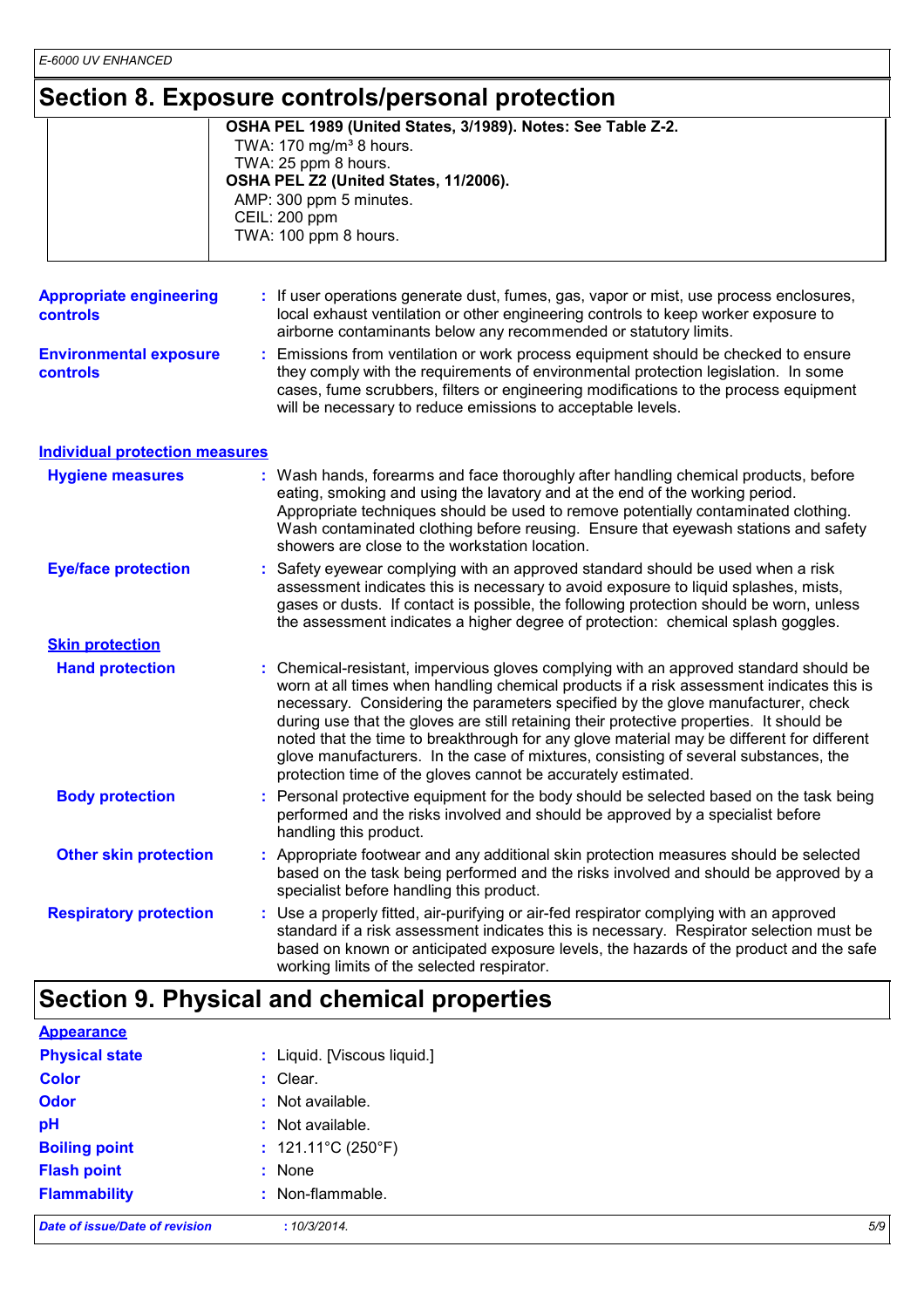# **Section 9. Physical and chemical properties**

| <b>Evaporation rate</b>                         |                    | $:$ <1 (butyl acetate = 1)                                 |
|-------------------------------------------------|--------------------|------------------------------------------------------------|
| Lower and upper explosive<br>(flammable) limits | $:$ Not available. |                                                            |
| <b>Vapor pressure</b>                           |                    | $: 1.7$ kPa (13 mm Hg) [room temperature]                  |
| <b>Vapor density</b>                            | : $>1$ [Air = 1]   |                                                            |
| <b>Specific gravity</b>                         | : 1.37             |                                                            |
| <b>Solubility</b>                               |                    | : Very slightly soluble in the following materials: water. |
| $VOC (wt\%)$                                    | : 0.140613%        |                                                            |
| <b>Viscosity</b>                                | : Not available.   |                                                            |

# **Section 10. Stability and reactivity**

| <b>Reactivity</b>                            | No specific test data related to reactivity available for this product or its ingredients.                |
|----------------------------------------------|-----------------------------------------------------------------------------------------------------------|
| <b>Chemical stability</b>                    | : The product is stable.                                                                                  |
| <b>Possibility of hazardous</b><br>reactions | : Under normal conditions of storage and use, hazardous reactions will not occur.                         |
| <b>Conditions to avoid</b>                   | No specific data.                                                                                         |
| <b>Incompatible materials</b>                | No specific data.                                                                                         |
| <b>Hazardous decomposition</b><br>products   | : Under normal conditions of storage and use, hazardous decomposition products should<br>not be produced. |

# **Section 11. Toxicological information**

### **Information on toxicological effects**

### **Acute toxicity**

| <b>Product/ingredient name</b> | <b>Result</b> | <b>Species</b> | <b>Dose</b> | <b>Exposure</b> |
|--------------------------------|---------------|----------------|-------------|-----------------|
| Tetrachloroethylene            | LD50 Oral     | Rat            | 2629 mg/kg  |                 |

### **Irritation/Corrosion**

| <b>Product/ingredient name</b>                     | <b>Result</b>          | <b>Species</b> | <b>Score</b> | <b>Exposure</b>              | <b>Observation</b> |
|----------------------------------------------------|------------------------|----------------|--------------|------------------------------|--------------------|
| Tetrachloroethylene                                | Eyes - Mild irritant   | Rabbit         |              | 24 hours 500<br>milligrams   |                    |
|                                                    | Eyes - Mild irritant   | Rabbit         |              | 162<br>milligrams            |                    |
|                                                    | Skin - Mild irritant   | Rabbit         |              | 24 hours 500<br>milligrams   |                    |
|                                                    | Skin - Severe irritant | Rabbit         |              | 24 hours 810<br>milligrams   |                    |
| Styrene Butadiene Copolymer   Eyes - Mild irritant |                        | Rabbit         |              | l 24 hours 500<br>milligrams |                    |

### **Sensitization**

Not available.

### **Mutagenicity**

Not available.

### **Carcinogenicity**

Not available.

**Conclusion/Summary :** Contains material which may cause cancer, based on animal data. Risk of cancer depends on duration and level of exposure.

### **Classification**

| <b>Product/ingredient name</b> | <b>OSHA</b> | <b>IARC</b> | <b>NTP</b>                                       |     |
|--------------------------------|-------------|-------------|--------------------------------------------------|-----|
| Tetrachloroethylene            |             | 2A          | Reasonably anticipated to be a human carcinogen. |     |
| Date of issue/Date of revision | :10/3/2014. |             |                                                  | 6/9 |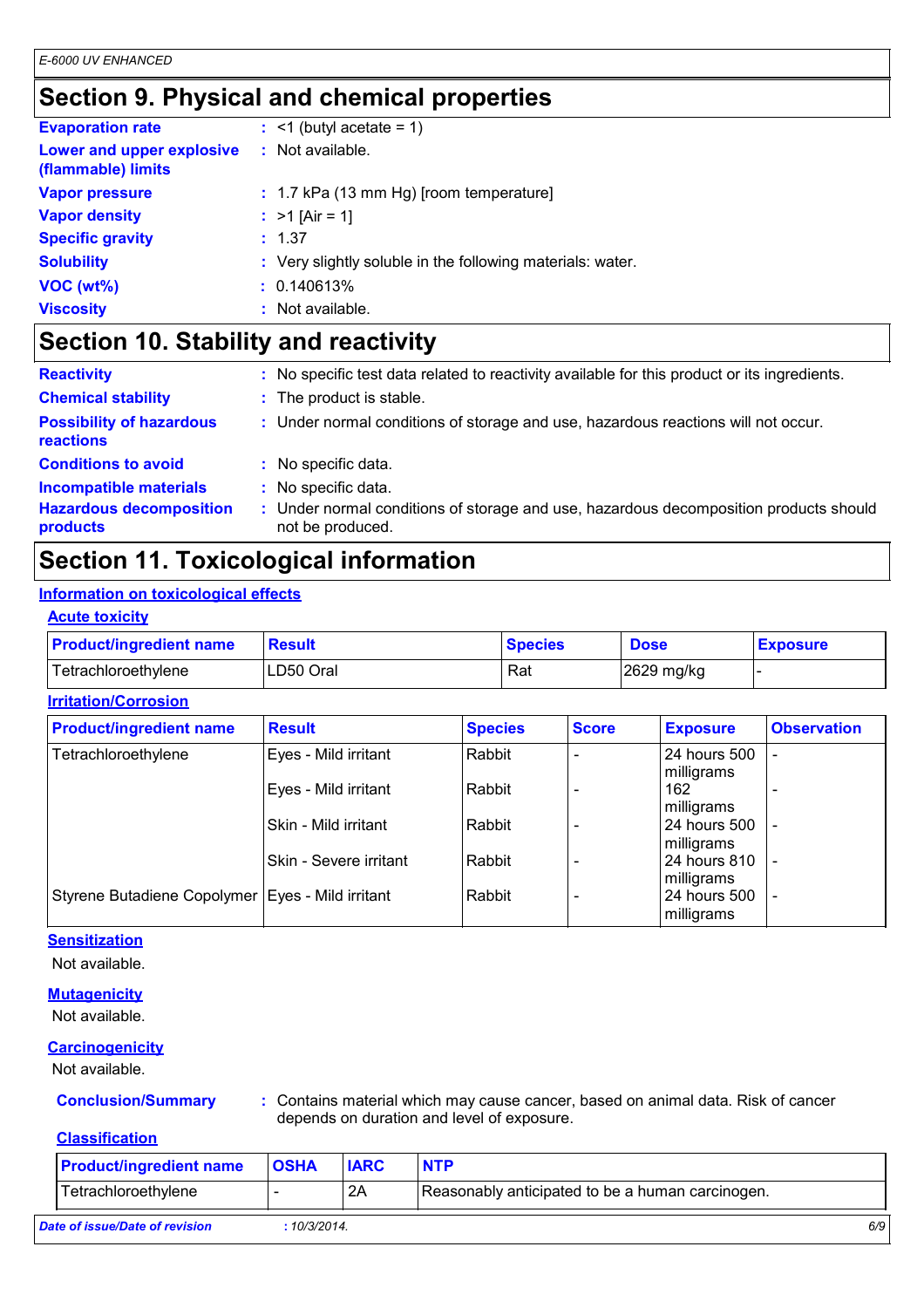# **Section 11. Toxicological information**

### **Reproductive toxicity**

Not available.

### **Teratogenicity**

Not available.

### **Specific target organ toxicity (single exposure)**

Not available.

### **Specific target organ toxicity (repeated exposure)**

Not available.

### **Aspiration hazard**

Not available.

| <b>Information on the likely</b> | : Routes of entry anticipated: Dermal, Inhalation. |
|----------------------------------|----------------------------------------------------|
|----------------------------------|----------------------------------------------------|

# **routes of exposure**

### **Potential chronic health effects**

Not available.

| : No known significant effects or critical hazards.<br><b>General</b>                                   |  |
|---------------------------------------------------------------------------------------------------------|--|
| : May cause cancer. Risk of cancer depends on duration and level of exposure.<br><b>Carcinogenicity</b> |  |
| : No known significant effects or critical hazards.<br><b>Mutagenicity</b>                              |  |
| <b>Teratogenicity</b><br>: No known significant effects or critical hazards.                            |  |
| <b>Developmental effects</b><br>: No known significant effects or critical hazards.                     |  |
| <b>Fertility effects</b><br>: No known significant effects or critical hazards.                         |  |

### **Numerical measures of toxicity**

**Acute toxicity estimates**

| <b>Route</b> | <b>ATE value</b> |
|--------------|------------------|
| Oral         | 3718 mg/kg       |

## **Section 12. Ecological information**

**Toxicity**

| <b>Product/ingredient name</b> | <b>Result</b>                                                            | <b>Species</b>                                                               | <b>Exposure</b>    |
|--------------------------------|--------------------------------------------------------------------------|------------------------------------------------------------------------------|--------------------|
| Tetrachloroethylene            | Acute EC50 200 µg/l Marine water                                         | Algae - Skeletonema costatum                                                 | 72 hours           |
|                                | Acute EC50 >500000 µg/l Fresh water                                      | Algae - Pseudokirchneriella<br>subcapitata                                   | 96 hours           |
|                                | Acute EC50 7500 µg/l Fresh water                                         | Daphnia - Daphnia magna - Instar                                             | 48 hours           |
|                                | Acute LC50 3.5 mg/l Marine water                                         | Crustaceans - Elminius modestus                                              | 48 hours           |
|                                | Acute LC50 4000 µg/l Fresh water                                         | Fish - Jordanella floridae -<br>Juvenile (Fledgling, Hatchling,<br>Weanling) | 96 hours           |
|                                | Chronic EC10 1.77 mg/l Fresh water                                       | Algae - Chlamydomonas<br>reinhardtii - Exponential growth<br>phase           | 72 hours           |
|                                | Chronic NOEC > 0.4 mg/l Fresh water<br>Chronic NOEC 500 µg/l Fresh water | Daphnia - Daphnia magna<br>Fish - Pimephales promelas -<br>Larvae            | 21 days<br>32 days |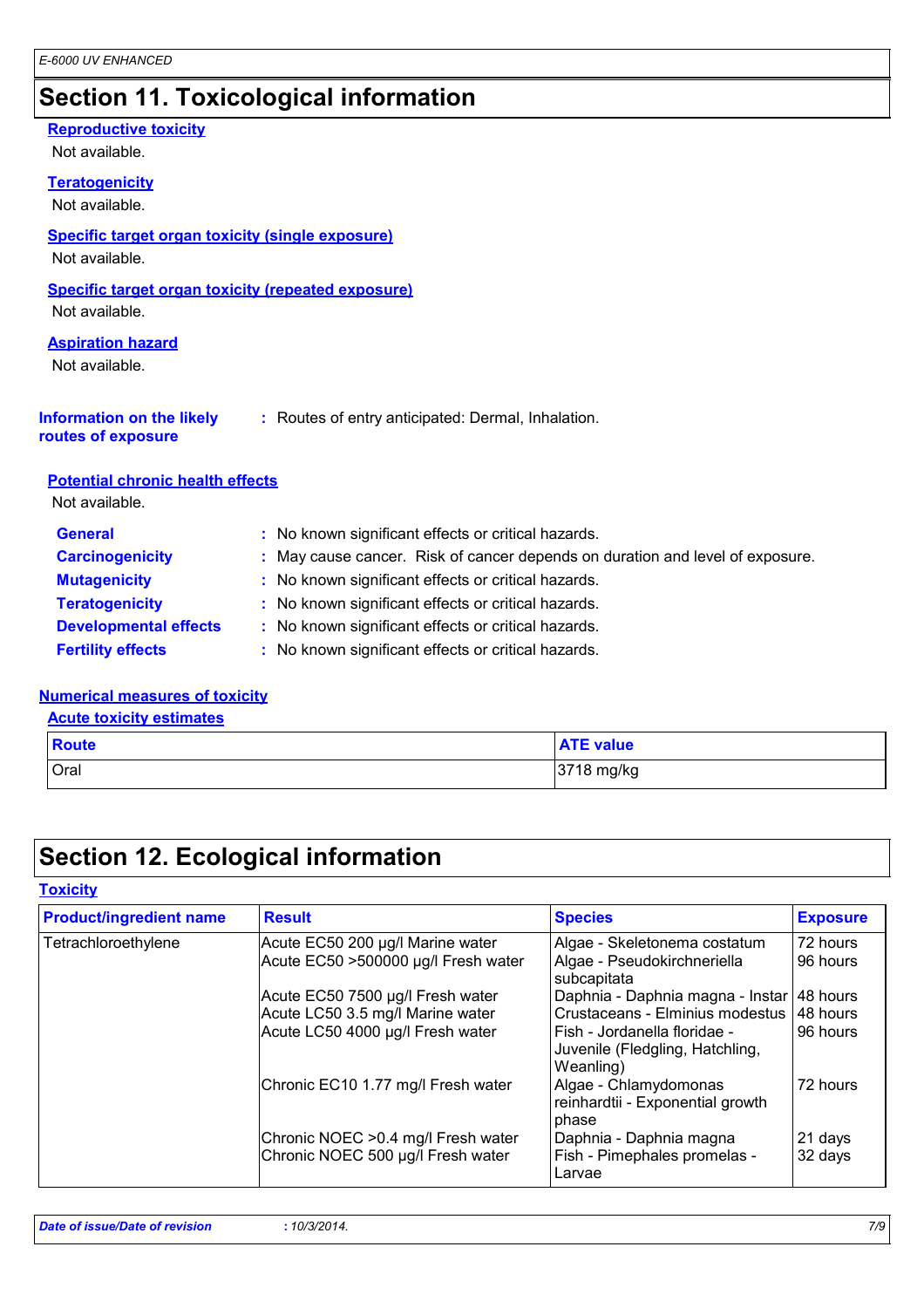# **Section 12. Ecological information**

#### **Persistence and degradability**

Not available.

**Other adverse effects** : No known significant effects or critical hazards.

### **Section 13. Disposal considerations**

The generation of waste should be avoided or minimized wherever possible. Disposal of this product, solutions and any by-products should at all times comply with the requirements of environmental protection and waste disposal legislation and any regional local authority requirements. Dispose of surplus and non-recyclable products via a licensed waste disposal contractor. Waste should not be disposed of untreated to the sewer unless fully compliant with the requirements of all authorities with jurisdiction. Waste packaging should be recycled. Incineration or landfill should only be considered when recycling is not feasible. This material and its container must be disposed of in a safe way. Care should be taken when handling emptied containers that have not been cleaned or rinsed out. Empty containers or liners may retain some product residues. Avoid dispersal of spilled material and runoff and contact with soil, waterways, drains and sewers. **Disposal methods :**

### **Section 14. Transport information**

|                                                       | <b>DOT Classification</b>       | <b>TDG Classification</b>      | <b>IMDG</b>                    | <b>IATA</b>                   |
|-------------------------------------------------------|---------------------------------|--------------------------------|--------------------------------|-------------------------------|
| <b>UN number</b>                                      | 1897                            | 1897                           | 1897                           | 8000                          |
| <b>UN proper</b><br>shipping name                     | Tetrachloroethylene<br>Imixture | Tetrachloroethylene<br>mixture | Tetrachloroethylene<br>mixture | Consumer commodity<br>mixture |
| <b>Transport</b><br>hazard class<br>(e <sub>s</sub> ) | 6.1<br>$\mathcal{A}$<br>POISON  | 6.1<br>$\mathbb{Q}$            | 6.1<br>تجيلة<br>$\bigstar$     | 9                             |
| <b>Packing group</b>                                  | IШ                              | III                            | III                            | III                           |
| Environmental<br><b>hazards</b>                       | No.                             | No.                            | Yes.                           | No.                           |

**Special precautions for user** : Transport within user's premises: always transport in closed containers that are upright and secure. Ensure that persons transporting the product know what to do in the event of an accident or spillage.

### **Section 15. Regulatory information**

**U.S. Federal regulations : SARA 311/312**

**United States inventory (TSCA 8b)**: All components are listed or exempted.

**Classification :** Immediate (acute) health hazard Delayed (chronic) health hazard

#### **SARA 313**

|                                           | <b>Product name</b> | <b>CAS number</b> | $\frac{9}{6}$ |
|-------------------------------------------|---------------------|-------------------|---------------|
| <b>Form R - Reporting</b><br>requirements | Tetrachloroethylene | $127 - 18 - 4$    | 60-100        |
| <b>Supplier notification</b>              | Tetrachloroethylene | $127 - 18 - 4$    | 60-100        |

*Date of issue/Date of revision* **:** *10/3/2014. 8/9*